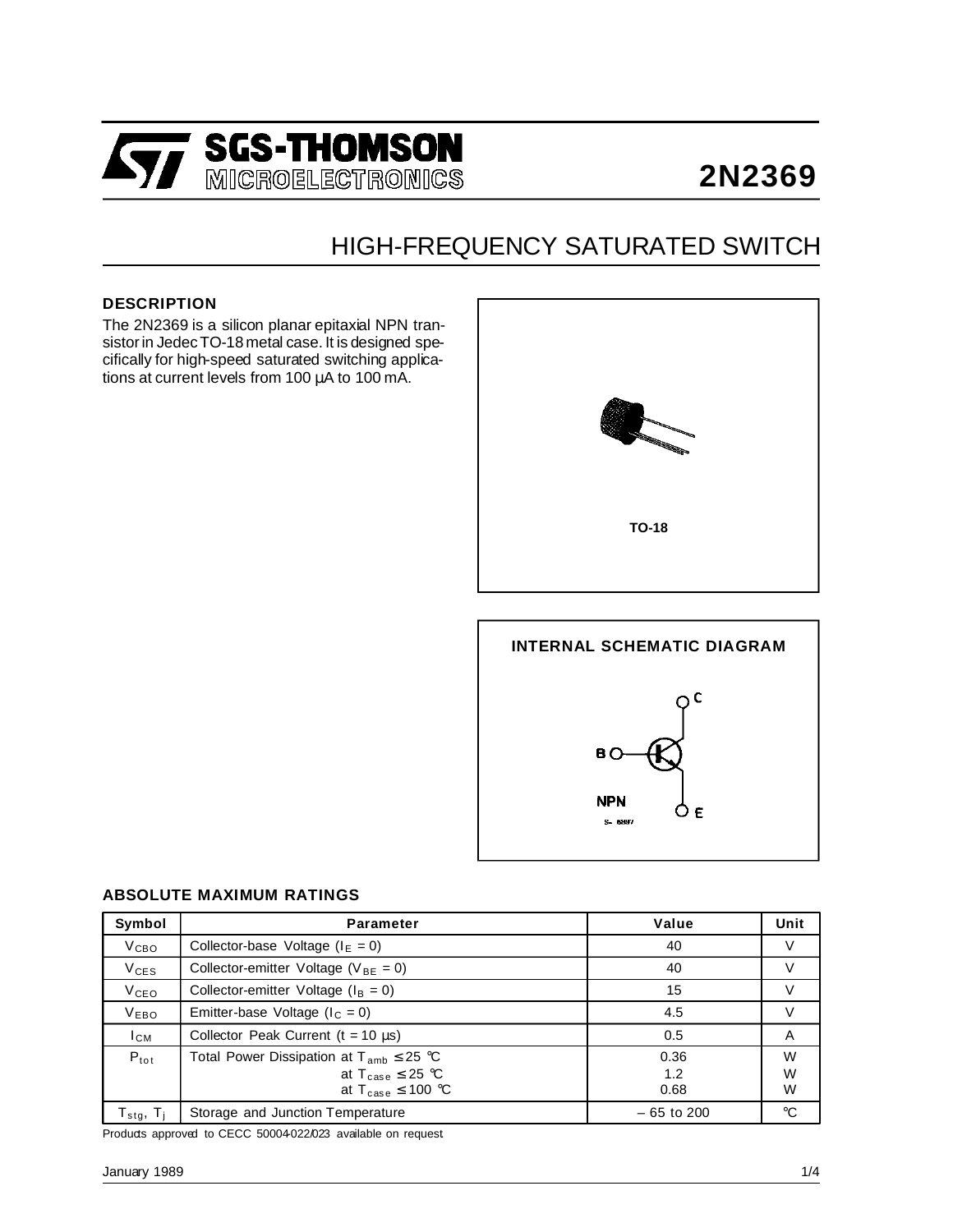#### **THERMAL DATA**

| $R_{th}$<br>i-case | Junction-case<br>Resistance<br>hermal                 | Max | 46  | °C/W |
|--------------------|-------------------------------------------------------|-----|-----|------|
| i-amb<br>Ւth       | Resistance<br>Junction-ambient<br><sup>-</sup> hermal | Max | 486 | °C/W |

### **ELECTRICAL CHARACTERISTICS** ( $T_{amb}$  = 25 °C unless otherwise specified)

| Symbol                     | <b>Parameter</b>                                      | <b>Test Conditions</b>                                                                                                | Min.                                        | Typ.           | Max. | Unit      |            |
|----------------------------|-------------------------------------------------------|-----------------------------------------------------------------------------------------------------------------------|---------------------------------------------|----------------|------|-----------|------------|
| I <sub>CBO</sub>           | <b>Collector Cutoff</b><br>Current ( $I_E = 0$ )      | $V_{CB} = 20 V$<br>$V_{CB}$ = 20 V                                                                                    | $T_{amb}$ = 150 °C                          |                |      | 0.4<br>30 | μA<br>μA   |
| $V_{(BR) CBO}$             | Collector-base Breakdown<br>Voltage $(I_E = 0)$       | $IC = 10 \mu A$                                                                                                       |                                             | 40             |      |           | $\vee$     |
| $V_{(BR)}$ CES             | Collector-emitter Breakdown<br>Voltage $(V_{BE} = 0)$ | $I_C = 10 \mu A$                                                                                                      |                                             | 40             |      |           | $\vee$     |
| $V_{(BR)$ CEO <sup>*</sup> | Collector-emitter Breakdown<br>Voltage $(I_B = 0)$    | $I_C = 10$ mA                                                                                                         |                                             | 15             |      |           | $\vee$     |
| $V_{(BR) EBO}$             | Emitter-base Breakdown<br>Voltage $(l_C = 0)$         | $I_E = 10 \mu A$                                                                                                      |                                             | 4.5            |      |           | $\vee$     |
| $V_{CE (sat)}$ *           | <b>Collector-emitter Saturation</b><br>Voltage        | $I_C = 10 \text{ mA}$                                                                                                 | $I_B = 1$ mA                                |                | 0.2  | 0.25      | $\vee$     |
| $V_{BE$ (sat) <sup>*</sup> | <b>Base-emitter Saturation</b><br>Voltage             | $I_C = 10 \text{ mA}$ $I_B = 1 \text{ mA}$                                                                            |                                             | 0.7            | 0.75 | 0.85      | $\vee$     |
| $h_{FE}$ *                 | DC Current Gain                                       | $I_C = 10 \text{ mA}$<br>$I_C = 100 \text{ mA}$ $V_{CE} = 2 \text{ V}$<br>$I_c = 10 \text{ mA}$<br>$T_{amb} = -55$ °C | $V_{CE} = 1 V$<br>$V_{CE} = 1 V$            | 40<br>20<br>20 |      | 120       |            |
| $f_T$                      | <b>Transition Frequency</b>                           | $I_C = 10 \text{ mA}$<br>$f = 100$ MHz                                                                                | $V_{CE}$ = 10 V                             | 500            | 650  |           | <b>MHz</b> |
| C <sub>CBO</sub>           | Collector-base Capacitance                            | $I_F = 0$<br>$f = 1$ MHz                                                                                              | $V_{CB} = 5 V$                              |                | 2.5  | 4         | рF         |
| $t_{\rm s}$                | Storage Time                                          | $I_{C} = 10 \text{ mA}$<br>$I_{B1} = -I_{B2} = 10 \text{ mA}$                                                         | $V_{CC}$ = 10 V                             |                | 6    | 13        | ns         |
| $t_{\text{on}}$            | Turn-on Time                                          | $I_C = 10 \text{ mA}$<br>$I_{B1} = 3$ mA                                                                              | $V_{CC}$ = 3 V                              |                | 9    | 12        | ns         |
| $t_{\text{off}}$           | Turn-off Time                                         | $I_{C} = 10 \text{ mA}$<br>$I_{B1} = 3$ mA                                                                            | $V_{\text{CC}} = 3$ V<br>$I_{B2} = -1.5$ mA |                | 13   | 18        | ns         |

 $*$  Pulsed : pulse duration = 300  $\mu$ s, duty cyde = 1 %.

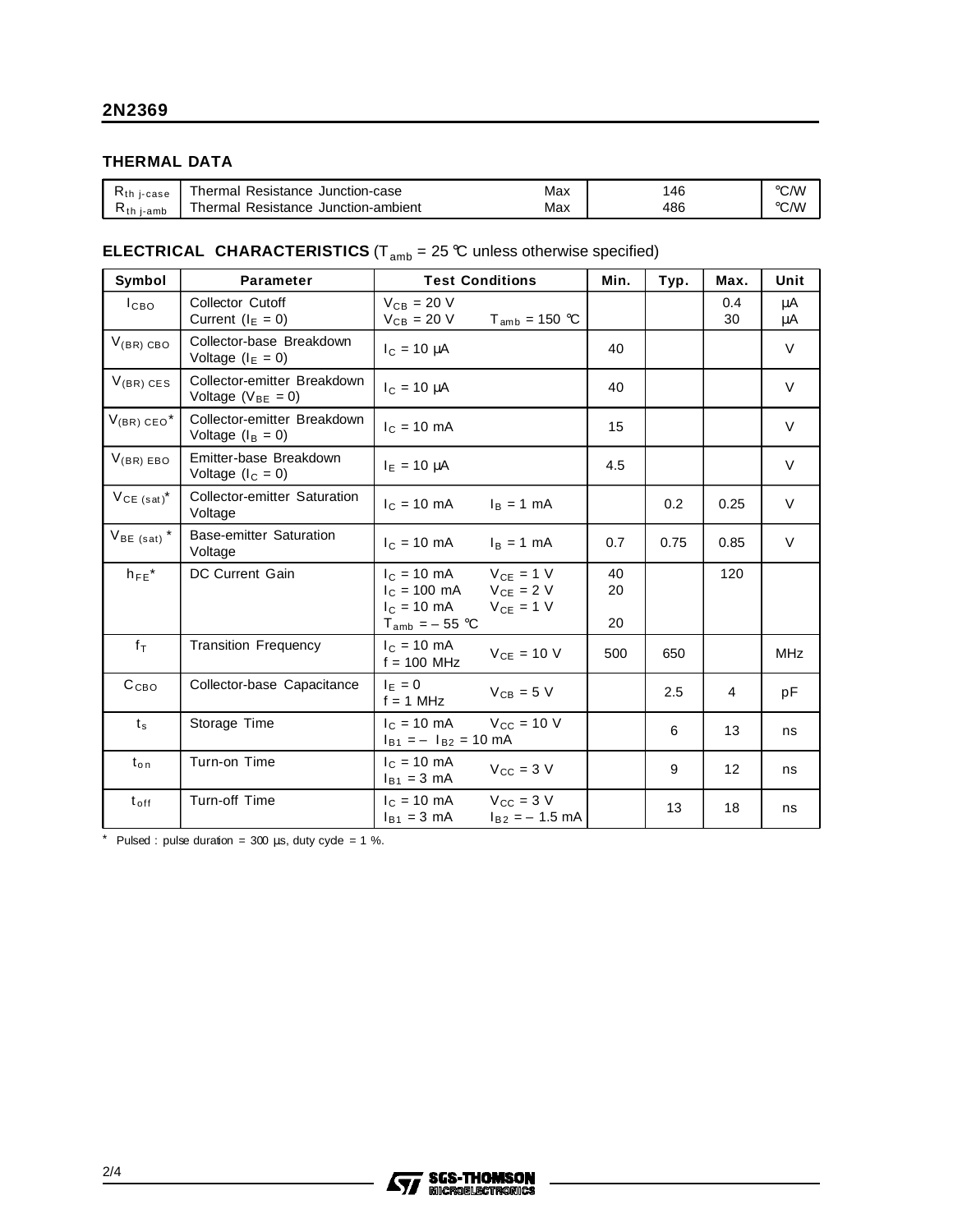## **TO-18 MECHANICAL DATA**

| DIM.                      | $\mathop{\rm mm}\nolimits$ |      |         | inch         |       |       |  |
|---------------------------|----------------------------|------|---------|--------------|-------|-------|--|
|                           | MIN.                       | TYP. | MAX.    | MIN.         | TYP.  | MAX.  |  |
| $\mathsf A$               |                            | 12.7 |         |              | 0.500 |       |  |
| $\, {\sf B}$              |                            |      | 0.49    |              |       | 0.019 |  |
| $\mathsf D$               |                            |      | $5.3\,$ |              |       | 0.208 |  |
| $\mathsf E$               |                            |      | 4.9     |              |       | 0.193 |  |
| $\mathsf F$               |                            |      | $5.8\,$ |              |       | 0.228 |  |
| G                         | 2.54                       |      |         | 0.100        |       |       |  |
| $\boldsymbol{\mathsf{H}}$ |                            |      | $1.2$   |              |       | 0.047 |  |
| $\mathsf I$               |                            |      | 1.16    |              |       | 0.045 |  |
| L                         | $45^{\circ}$               |      |         | $45^{\circ}$ |       |       |  |